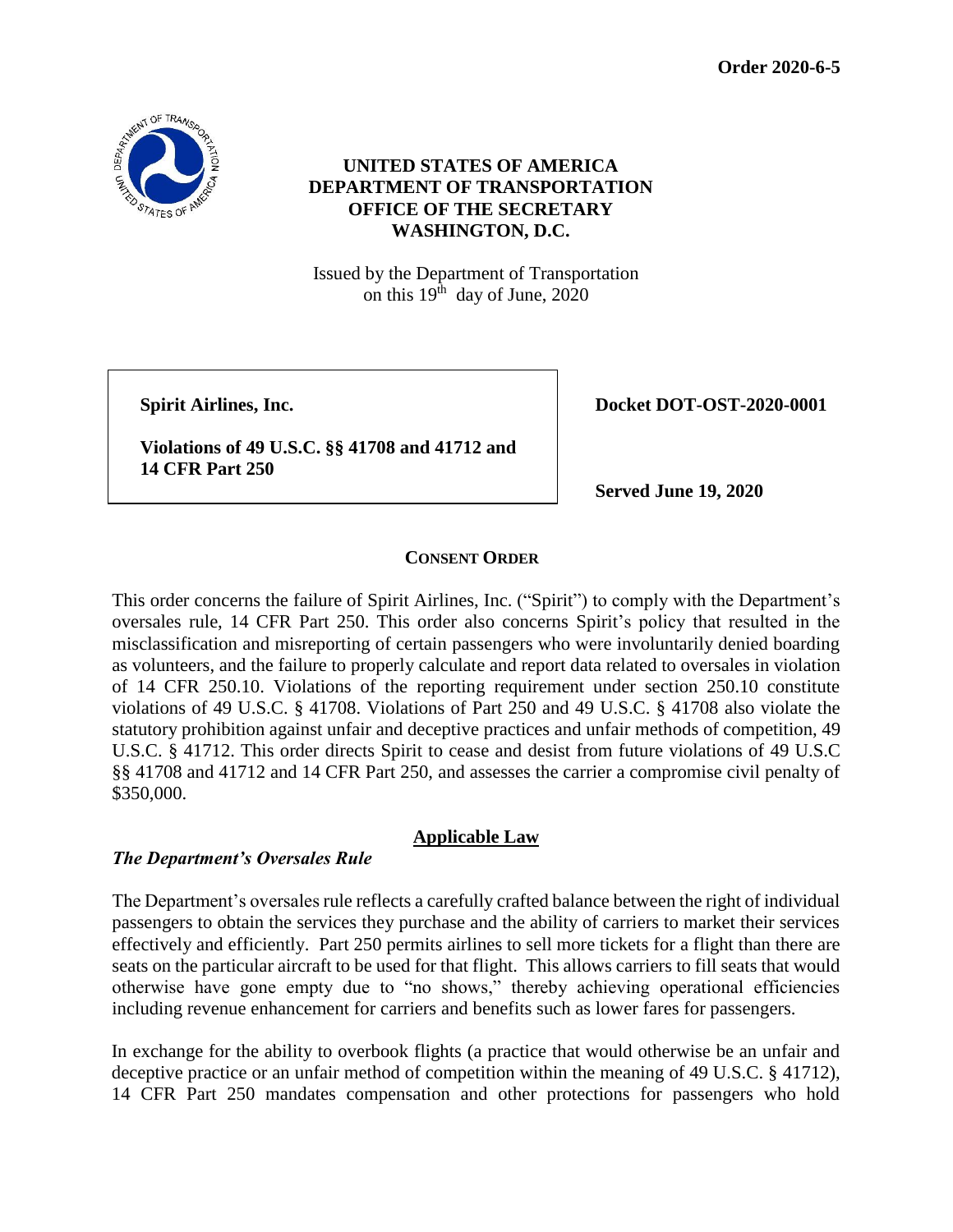"confirmed reserved space" on a flight, have complied with the carrier's contract of carriage, have met the carrier's requirements with respect to check-in time and appearance at the gate, and have been involuntarily denied boarding because their flight was oversold ("eligible passengers"). The appropriate amount of Denied Boarding Compensation ("DBC") varies for each passenger depending on the planned arrival time of substitute transportation arranged (or offered to be arranged) by the carrier, the value of the unused portion of the passenger's fare to his or her destination, and whether the flight segment on which the bumping occurred was between U.S. points, or from the U.S. to a foreign point. 14 CFR 250.5. In determining the value of the unused portion of the passenger's fare, carriers must include all mandatory taxes and fees. 14 CFR 250.1.

Specifically, under most circumstances, Part 250 mandates that a carrier pay DBC to eligible passengers "on the day and [at the] place the denied boarding occurs," with "cash or an immediately negotiable check for the appropriate amount of compensation." 14 CFR 250.8. However, before denying boarding to passengers against their will, the carrier must first solicit volunteers who are willing to give up their seats in exchange for compensation. 14 CFR 250.2b.

Moreover, pursuant to 250.9(a), airlines must "furnish passengers who are denied boarding involuntarily from flights on which they hold confirmed reserved space immediately after the denied boarding occurs, a written statement explaining the terms, conditions, and limitations of denied boarding compensation, and describing the carrier's boarding priority rules and criteria" ("250.9 Notice"). The denied boarding statement must contain the language identified in section  $250.9(b)$ .

In lieu of the cash or check required by 250.5(a) and (b), carriers may also offer free or reduced rate air transportation ("vouchers") as DBC payment. A carrier may only offer vouchers as DBC if: (1) the value of the transportation benefit offered, excluding any fees or other mandatory charges applicable for using the voucher, is equal to or greater than the cash/check payment otherwise required under 250.5(a) or (b); (2) the carrier fully informs the passenger of the amount of cash/check compensation that would otherwise be due and that the passenger may decline the voucher and receive the cash/check payment; and (3) the carrier fully discloses all material restrictions associated with the use of the voucher, including but not limited to, administrative fees, advance purchase or capacity restrictions, and blackout dates applicable to the offer before the passenger decides to give up the cash/check payment in exchange for the voucher. 14 CFR  $250.5(c)$ .

Violations of Part 250 also constitute a violation of the statutory prohibition against unfair and deceptive practice in 49 U.S.C. § 41712.

# *The Department's Reporting Rule*

 $\overline{a}$ 

Among other things, 49 U.S.C. § 41708 authorizes the Secretary of Transportation to require air carriers to submit reports to the Department. Pursuant to section 41708, 14 CFR 250.10 requires each reporting carrier<sup>1</sup> to provide to the Department on a quarterly basis a report of passengers denied confirm space on BTS Form 251. This information is then compiled and published in the

<sup>&</sup>lt;sup>1</sup> A "reporting carrier" is defined under 14 CFR 234.2 as a certificated air carrier which accounts for at least one half of one percent of domestic scheduled-passenger revenues.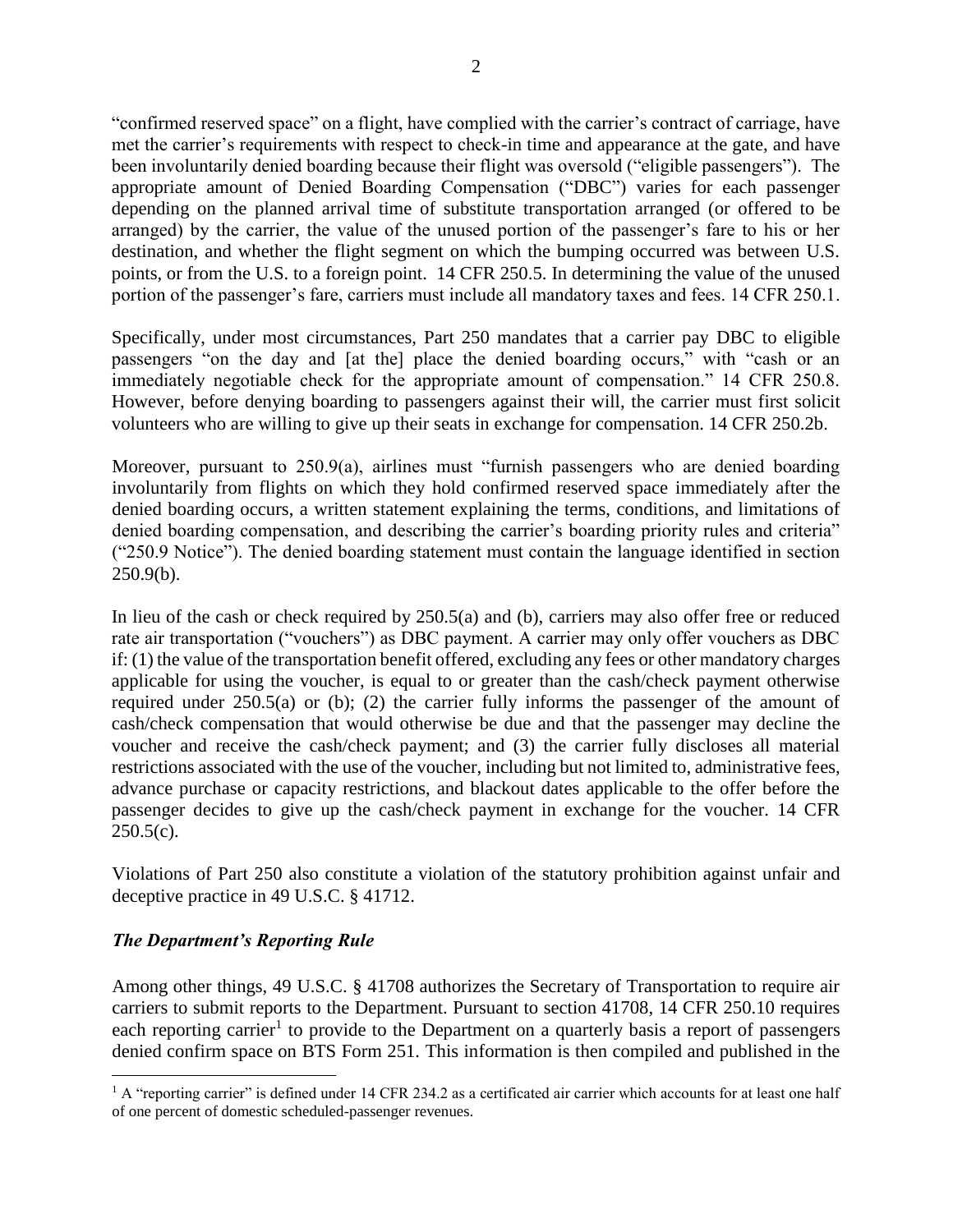Department's monthly Air Travel Consumer Report ("ATCR"), which ranks the reporting carriers based on various performance criteria, including the rate of involuntary denied boardings per 10,000 passengers.

To provide the required information, a reporting carrier must accurately classify each passenger who was denied boarding either as a "volunteer" or as a passenger who was involuntarily denied boarding. A "volunteer" is a person who responds to the carrier's request for volunteers pursuant to 14 CFR 250.2b and willingly consents to exchange his or her confirmed reserved space for compensation of the carrier's choosing. Any passenger selected by the carrier for denied boarding in accordance with a boarding priority other than a request for volunteers is considered to have been denied boarding involuntarily, whether or not the passenger accepts denied boarding compensation. 14 CFR 250.2b. In order to be classified as a volunteer, a passenger must have been given the option of taking the oversold flight for which he or she held a reservation. In other words, if a passenger does not initially respond to the carrier's solicitation of volunteers, and is later denied boarding by action of the carrier, that passenger was denied boarding involuntarily and must be reported as such.<sup>2</sup> The decision of the passenger to accept the cash/check compensation or free or reduced rate air transportation does not change the passenger's classification from a passenger who was denied boarding involuntarily to a volunteer.<sup>3</sup>

Pursuant to 14 CFR 250.10, reporting carriers must report the number of passengers denied confirmed space for scheduled passenger flights "originating in the United States operated by the reporting carrier." This includes all qualifying enplanements departing from a domestic location, regardless of destination. BTS Form 251 provides that a carrier should report the number of passengers who were denied boarding involuntarily who either qualified for denied boarding compensation or did not qualify for denied boarding qualification, as well as the total number of passengers denied boarding.

The submission of inaccurate reports violates 250.10 and sections 41708 and 41712.<sup>4</sup>

 $\overline{a}$ 

# **Facts and Conclusions**

Spirit is a certificated air carrier that operates scheduled passenger service using at least one aircraft with a designed seating capacity of more than 30 passenger seats. Spirit is also a reporting carrier pursuant to 14 CFR Part 234, and has been required to report oversales data on flights it operated beginning January 2015.

During a review of consumer complaints filed with the Department, the Department's Office of

<sup>&</sup>lt;sup>2</sup> In essence, once the passenger has been denied boarding by action of the carrier, that passenger is, and must be always be treated as, a passenger denied boarding involuntarily.

<sup>3</sup> *See also* 250.2b(a) *and see* Letter sent to U.S. and Foreign Carriers dated November 19, 1996, available at [https://www.transportation.gov/sites/dot.gov/files/docs/oversales-1996-11-19.pdf.](https://www.transportation.gov/sites/dot.gov/files/docs/oversales-1996-11-19.pdf)

<sup>4</sup> *See*, *e.g., American Airlines, Inc., Violations of 14 CFR Parts 250 and 259, and 49 U.S.C. §§ 41708 and 41712,*  Order 2015-9-10 (Sept. 16, 2015).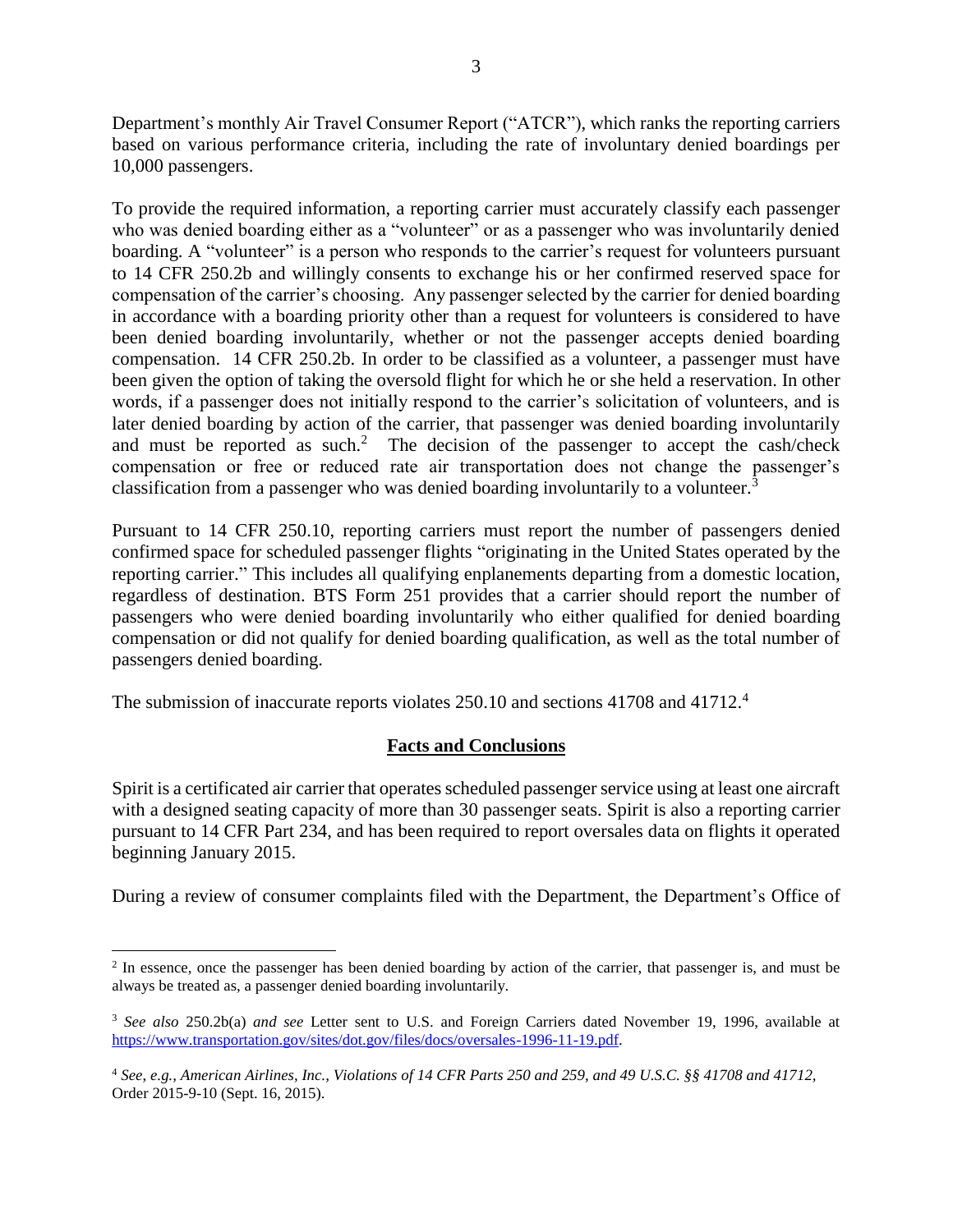Aviation Consumer Protection (OACP)<sup>5</sup> found that Spirit had a pattern of non-compliance with the compensation scheme required by Part 250. Consumer complaints received by the OACP indicate Spirit has, on several occasions, required passengers who were involuntarily denied boarding to sign waivers or documents suggesting that those passengers were "volunteers." Moreover, Spirit's substantive responses to these complaints repeat that the passengers volunteered their seats, despite statements from the passengers to the contrary. In addition, a review of OACP's consumer complaints received between January 2017 and June 2018, indicated that on several occasions Spirit may not have disclosed all material terms and restrictions of its voucher option offered to passengers as DBC, may have offered travel vouchers without first disclosing the cash/check option that is also available to passengers, and provided vouchers that undercompensated certain passengers.

Based on the available information, we determined that in oversale situations, Spirit would first solicit volunteers to give up their seats in exchange for a Future Travel Voucher ("FTV"), reaccommodation on Spirit's next available flight or a flight on another airline, and hotel accommodations, if needed. If there were not enough volunteers, Spirit would then deny boarding to passengers involuntarily based on time of check-in. Passengers who were denied boarding involuntarily were then offered three compensation options: (1) receive cash or check in the amount of 400% of the cost of the passenger's ticket plus a refund for the unused segment of the trip with no reaccommodation for the passenger on another flight; (2) receive cash or check in the amount of 400% of the cost of the passenger's ticket and the passenger would be reaccommodated on another Spirit flight if one happened to be available; or  $(3)$  receive a FTV<sup>6</sup> with restrictions for a roundtrip anywhere on Spirit's network and be reaccommodated on another flight including on another airline. Spirit referred to the later choice as the "volunteer option" even for passengers denied boarding involuntarily. Passengers were then required to sign a document ("acknowledgement form") indicating their compensation preference.<sup>7</sup>

 $\overline{a}$ 

<sup>7</sup> The form requires passengers to select one of two compensation options and sign next to the chosen option.

<sup>&</sup>lt;sup>5</sup> The Office of Aviation Consumer Protection was formerly known as the Office of Aviation Enforcement and Proceedings.

<sup>&</sup>lt;sup>6</sup> The FTV issued as denied boarding compensation is valid for a single use, which Spirit asserts could be used for up to 400% of the passenger's one-way fare, with no remaining value after redemption. It is non-transferable and subject to blackout dates. The FTV can only be applied to the flight portion of the base fare of a subsequent ticket, excluding taxes and carrier fees. It cannot be redeemed for cash and cannot be used to purchase any other products offered by Spirit, including ancillary services. In other words, the value of the FTV is limited to the base fare of the subsequent ticket purchased by the passenger who was denied boarding involuntarily and not the value of the passenger's oneway fare for the flight on which the denied boarding occurred.

Option 1 states: "I understand the conditions which I have agreed to volunteer my seat on this flight are in exchange for a confirmed reservation on the next available Sprit flight to my original destination and a Future Travel Voucher equal to a roundtrip flight on Spirit Airlines subject to the terms and conditions set forth herein. NOTE: This voucher does not cover taxes, fees, and optional services. Travel must be booked within sixty (60) days of voucher issuance for any flight dates available on spirit.com."

Option 2 states: "I did not volunteer to give up my seat (denied boarding involuntarily) and have agreed to accept the applicable cash compensation in the form of a check offered by Spirit Airlines."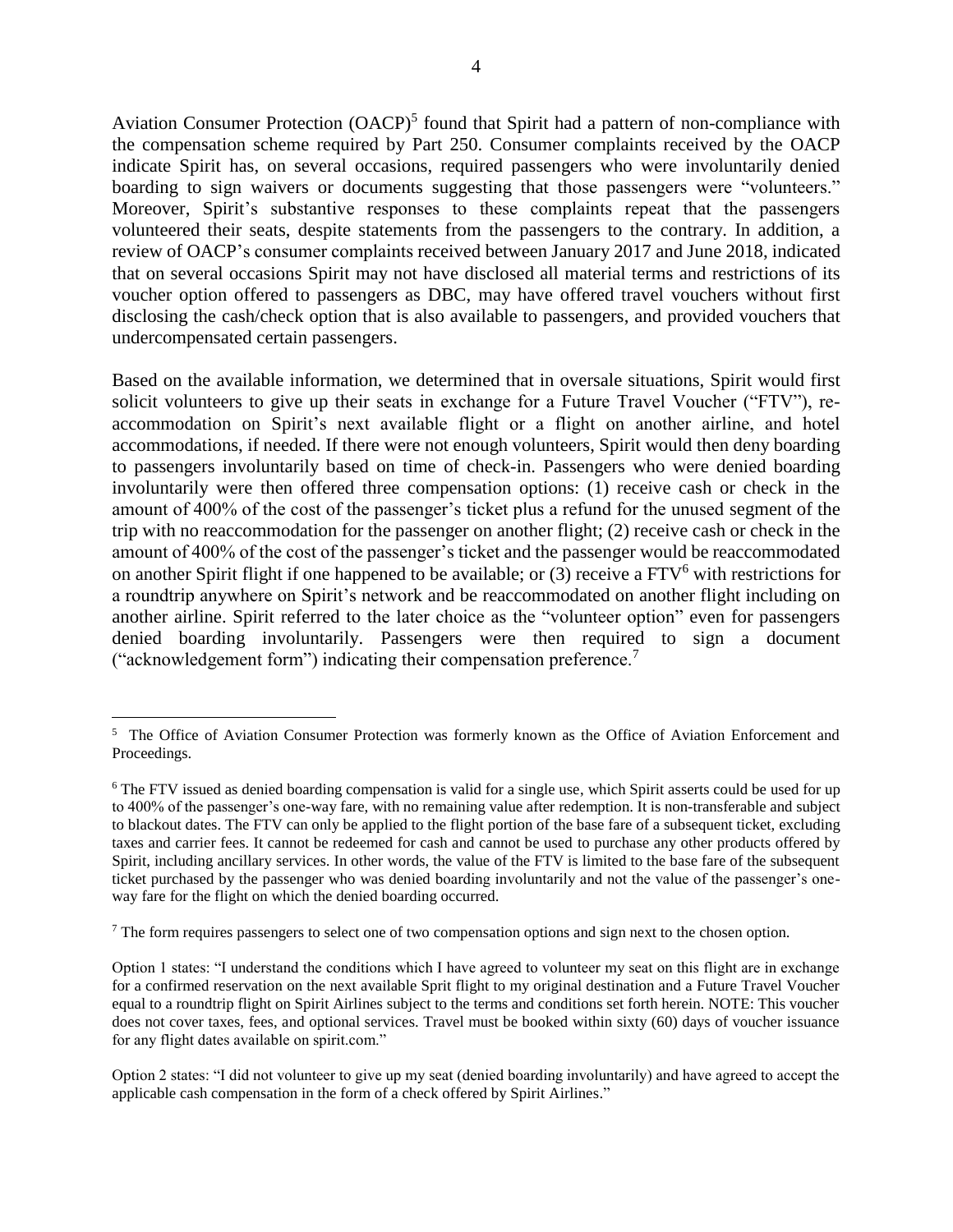At the time of the denied boarding, Spirit agents would input information into an internal database for each passenger denied boarding. If a passenger selected the FTV, Spirit would categorize that passenger as a "volunteer" in its database. If a passenger selected the cash compensation, Spirit would categorize these passengers as having been denied boarding involuntarily in its database. Spirit would then use its internal database to complete Form 251. We found that passengers overwhelmingly selected FTVs and were subsequently miscategorized as "volunteers."

Our review of Spirit's oversales practices revealed several violations of our rules. First, under 250.2b, any passenger who does not respond to a request for volunteers and is ultimately denied boarding as a result of the carrier's actions has been denied boarding involuntarily. Even if the passenger subsequently decides to accept DBC in the form of a voucher and reaccommodation, the passenger cannot be classified as a "volunteer", as Spirit had been doing. Second, Spirit's reference to these passengers as "volunteers" on the acknowledgement form and in written responses to consumer complaints is inconsistent with Part 250 and section 41712. Third, Spirit did not ensure that the value of the FTV offered as denied boarding compensation at the time it was offered was equal to or greater than the cash/check payment otherwise required. Fourth, in some instances, Spirit agents did not disclose, as required, the amount of the cash compensation due to the passenger before the passenger selects the voucher option. Finally, Spirit admitted that passengers who were denied boarding involuntarily but selected the voucher compensation method were classified and reported to the Department on Form 251 as "volunteers".<sup>8</sup> In all, for six consecutive quarters starting with the first quarter of 2017, Spirit misclassified and misreported over one thousand passengers as "volunteers" when they were actually passengers denied boarding involuntarily.

Moreover, in 2017, Spirit self-reported to the Department that, for nine consecutive quarters between 2015 and 2017, it submitted Form 251 with incorrect data. Specifically, Spirit disclosed it had been misreporting data on its Form 251 submissions by using only domestic to domestic enplanements, when all enplanements departing a domestic location should have been included; and reporting the total number of passengers denied boarding involuntarily as only those who qualified for denied boarding compensation while excluding those who did not qualify for denied boarding compensation.<sup>9</sup> In February 2018, it was determined that Spirit violated 14 CFR 250.10 and 49 U.S.C. §§ 41708 and 41712 for the reporting errors in 2015, 2016, and 2017. Spirit was warned for these violations and was put on notice that any further failures to file accurate data on Form 251 may result in enforcement action without further warning, and such action may also cover the outlined deficiencies. We have determined that because Spirit again failed to report accurate data on Form 251 for the first and second quarters of 2018, enforcement action is warranted for the previously-identified reporting violations.

Spirit's failure to file accurate reports with the Department resulted in the publication of numerous ATCRs with information that deceptively and incorrectly lowered Spirit's rate of involuntary denied boarding. Spirit's failures to file correct data, and its subsequent refiling of corrected

 $\overline{a}$ 

<sup>8</sup> Spirit submitted revised Form 251 for 6 consecutive quarters beginning with the first quarter of 2017 though the second quarter of 2018 to reclassify these passengers as passengers denied boarding involuntarily and not as volunteers.

<sup>9</sup> Spirit submitted revised Form 251 for nine consecutive quarters from 2015-2017 with corrected data in 2017.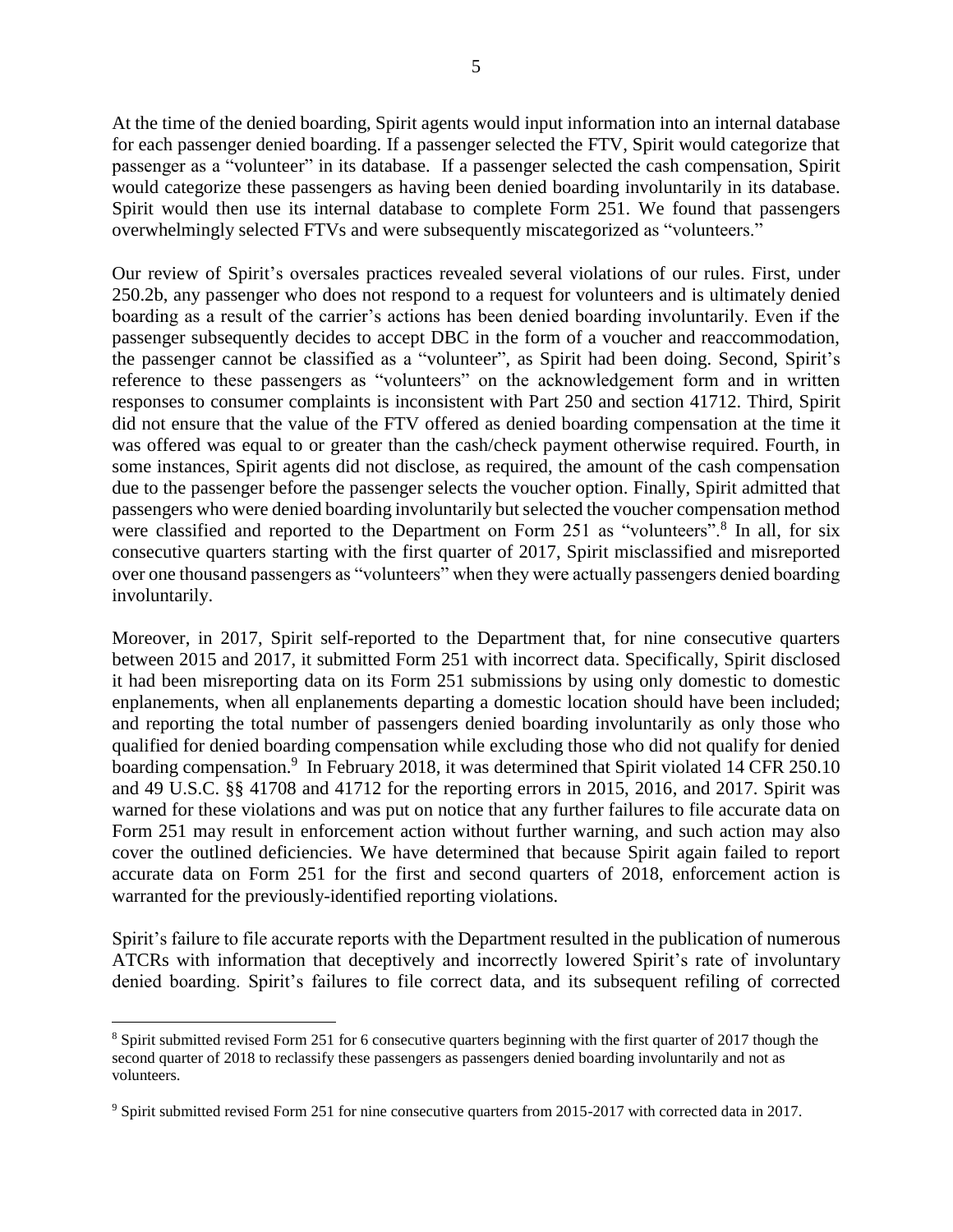information, has caused the Department to revise and edit several ATCRs. Moreover, Spirit's inaccurate reporting has deprived the traveling public of useful data for determining which carrier has the highest rate of denied boardings.

#### **Response**

In response, Spirit states it takes its responsibilities under the Department's consumer protection regulations very seriously and adds that, as the country's largest ultra-low fare airline, it seeks to provide its guests with an enjoyable travel experience at the lowest possible cost.

During the relevant period, when faced with an oversales/denied boarding situation, Spirit states it provided passengers the option of either being paid the cash denied boarding compensation (DBC) and a refund for the unused portion of the flight or onward travel on the next Spirit flight but not on other airlines. Spirit states it also offered FTVs and booking on an alternative flight, including on other airlines. When passengers denied boarding involuntarily chose the vouchers plus a flight accommodation, Spirit states those passengers were reported as volunteers on Spirit's Form 251.

According to Spirit, the Spirit voucher option during the relevant time period benefitted passengers who otherwise would not be rebooked and importantly who would have been required to arrange alternative travel without any assistance while they were at the airport. Spirit notes it frequently arranged for onward travel on a competing carrier for those passengers. Spirit asserts these rebooked passengers almost always traveled on legacy carriers charging Spirit the full walk-up fare for each accommodated passenger, at substantial financial cost to Spirit. Spirit believes many passengers involuntarily denied boarding preferred the voucher option to expedite their transportation to their final destination. Spirit notes that during the relevant period between January 2017 and June 2018, only 86 passengers filed a complaint with the Department or directly with Spirit concerning the voucher option.

Spirit also notes it went 'above and beyond' the Department's requirements in caring for passengers involuntarily denied boarding by providing onward travel on competing carriers for passengers not otherwise entitled to compensation (e.g., denied boarding due to aircraft downgrades). Spirit states, after June 2018, Spirit further improved the experience for passengers involuntarily denied boarding by contacting passengers on downgraded flights to offer them attractive re-accommodation options, thus, increasing the number of passengers on downgraded flights voluntarily accepting other arrangements.

#### **Decision**

The OACP views seriously Spirit's violations of 14 CFR Part 250, and 49 U.S.C. §§ 41708 and 41712. Accordingly, after carefully considering all the facts in this case, including those set forth above, the OACP believes that enforcement action is warranted. In order to avoid litigation, and without admitting or denying the violations described above, Spirit consents to the issuance of this order to cease and desist from future violations of 14 CFR Part 250 and 49 U.S.C. §§ 41708 and 41712, and to the assessment of \$350,000 in compromise of potential civil penalties otherwise due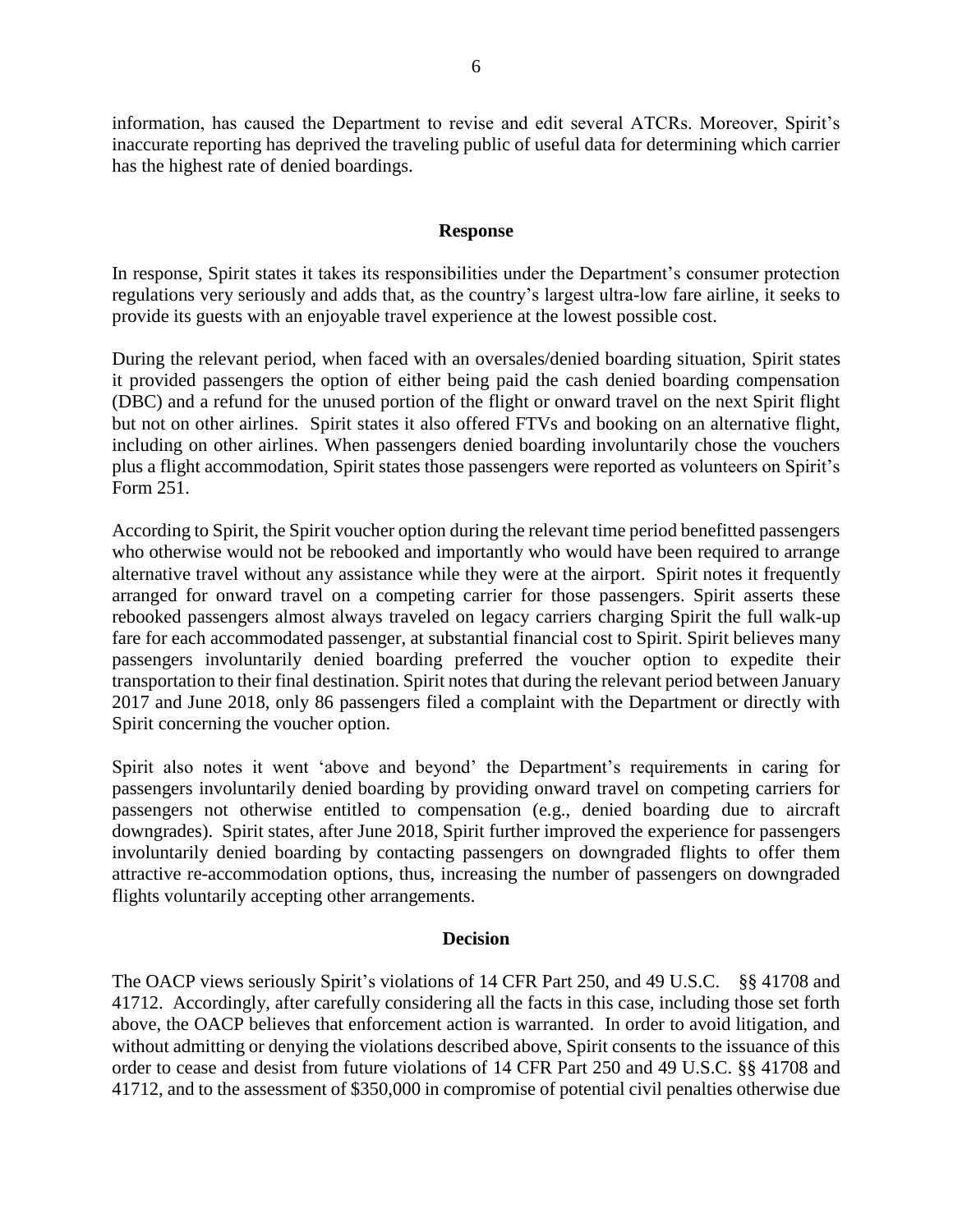and payable pursuant to 49 U.S.C. § 46301. The compromise assessment is appropriate considering the nature and extent of the violations described herein and serves the public interest. It establishes a strong deterrent against future similar unlawful practices by Spirit and other carriers.

This order is issued under the authority contained in 49 CFR Part 1.

ACCORDINGLY,

1. Based on the above discussion, we approve this settlement and the provisions of this order as being in the public interest;

2. We find that Spirit Airlines, Inc., violated 14 CFR 250.2b by misclassifying certain passengers who were denied boarding involuntarily as "volunteers";

3. We find that Spirit Airlines, Inc., violated 14 CFR 250.5(c)(1) by failing to ensure that the value of the voucher offered as denied boarding compensation was equal to or greater than the cash/check payment otherwise required;

4. We find that Spirit Airlines, Inc., violated 14 CFR 250.5(c)(2) by failing to disclose the amount of cash compensation due to the passenger before the passenger selects the voucher as denied boarding compensation;

5. We find that Spirit Airlines, Inc., violated 250.10 by failing to accurately report to the Department the number of passengers denied boarding voluntarily, the number of passengers denied boarding involuntarily, and the carrier's enplanement data;

6. We find that, by engaging in the conduct described in ordering paragraph 5, above, Spirit Airlines, Inc., violated 49 U.S.C. § 41708;

7. We find that by engaging in the conduct described in paragraphs 2, 3, 4, 5, and 6 above, Spirit Airlines, Inc., engaged in unfair and deceptive practices and unfair methods of competition in violation of 49 U.S.C. § 41712;

8. We find that by engaging in the conduct described in paragraphs 2, 3, 4, 5, 6, and 7 above, Spirit Airlines, Inc., violated ordering Paragraph 17 of DOT Order 2009-09-08 as it relates to violations of Part 250 and §§ 41708 and 41712;

9. We order Spirit Airlines, Inc., and its successors and assigns to cease and desist from further violations of 14 CFR Part 250, and 49 U.S.C. §§ 41708 and 41712.

10. We assess Spirit Airlines, Inc., \$350,000 in compromise of civil penalties that might otherwise be assessed for the violations described above. Of that amount:

> a. \$155,000 shall be due and payable within 120 days of the date of issuance of this order;